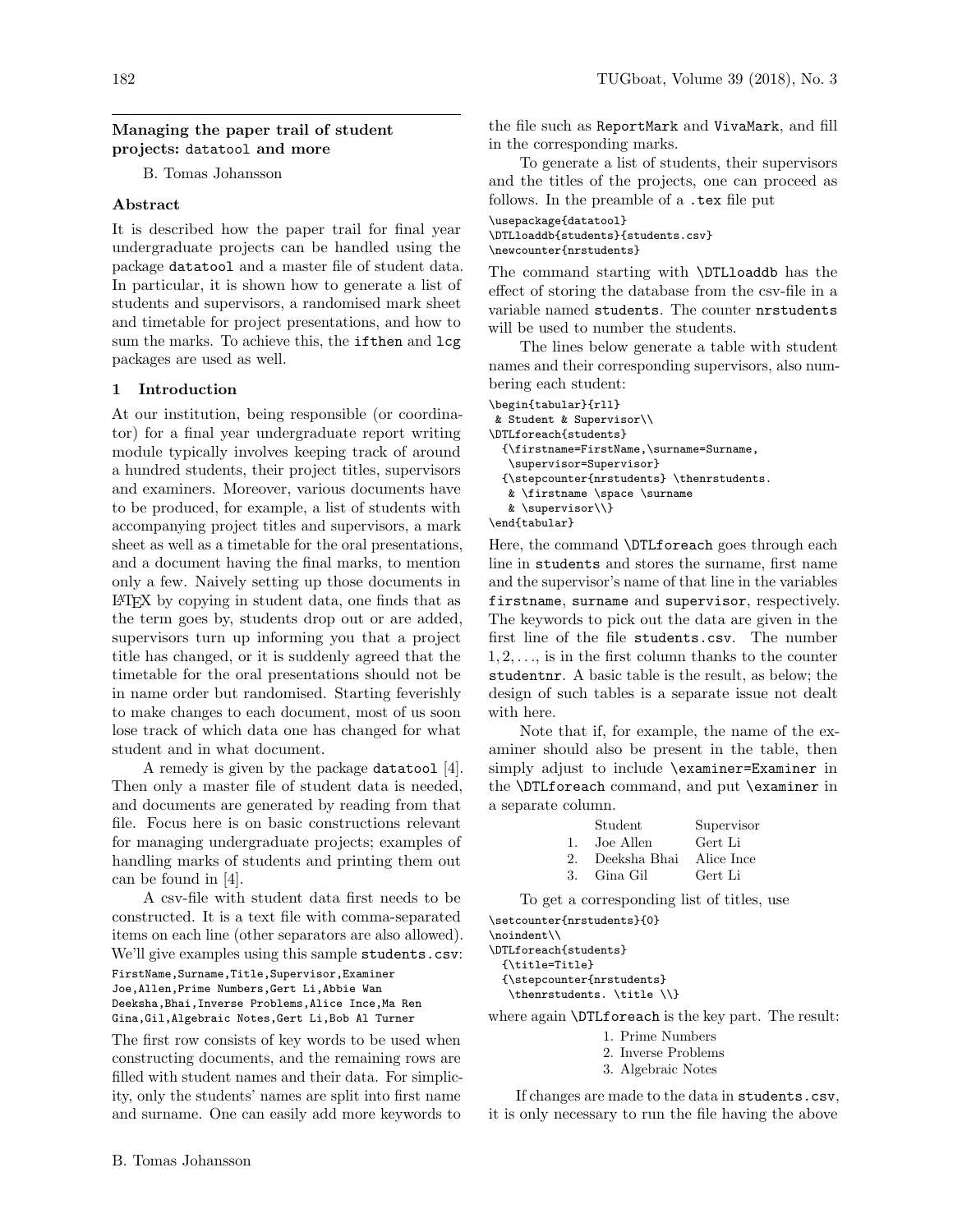commands to obtain an updated list of students, supervisors and project titles. This is a clear advantage compared to copying in the data in the file itself, especially as the number of files grow.

A typical question is how many projects a supervisor has, to check that there is a fair work load. To count and print out the number of projects assigned to a supervisor, do

```
\def\sumpr{0}
\DTLforeach[\DTLiseq{\supervisor}{Gert Li}]
  {students}{\supervisor=Supervisor}
  {\DTLadd{\sum_{{\text{sum}}}{1}}\}
```
\sumpr

Here, a sum variable \sumpr is defined and declared to be zero. The data in students is sifted through \DTLforeach, where \supervisor is defined equal to Gert Li via \DTLiseq. If the conditional statement \supervisor=Supervisor is true, add one to the variable \sumpr (done via the command \DTLadd). The number of projects for the given supervisor is then printed with \sumpr.

Rather than counting the number of projects for each supervisor, it can be helpful to sort the data with respect to the name of the supervisors (it would have been more realistic to split supervisor names into first name and surname but to keep it simple a list is obtained here sorted with respect to the first name of the supervisors). Sorting is done with \DTLsort{Supervisor}{students}

The data in students is now sorted and using the commands above, a table can be generated with the rows in alphabetical order of the supervisors; it is

left for the reader to try. For the oral presentations, staff need a mark sheet to score each student. This mark sheet should contain the name of the student, project title and time of the presentation, and have a table for scoring: the level of the content, mastery of the subject, quality of the slides, and presentation skills. Moreover, an overall mark should be given. A complication is that the order of the presentations shall be randomised.

The package lcg [\[2\]](#page-2-1) generates random numbers. Put in the preamble of a .tex file for the mark sheet,

```
\usepackage{lcg}
\usepackage{ifthen}
\usepackage{datatool}
\DTLloaddb{students}{students.csv}
\newcounter{hour}\setcounter{hour}{1}
\newcounter{minutes}
```
The counters keep track of the time of a presentation. Assume that each presentation is 10 minutes, with a 10 minute break after 50 minutes. The hour is set to one to have an afternoon session starting at 1 pm.

To generate the mark sheet, first a column Random of random numbers is appended (on the

fly) to the database. The command  $\$ rand from the package lcg [2] is invoked to generate random numbers. The data is then sorted with respect to this new column,

```
\DTLforeach{students}{}
  {\rand \DTLappendtorow{Random}{\arabic{rand}}}
\DTLsort{Random}{students}
```
It does not matter much to us if some random numbers are equal, the mixing in the database is still sufficiently far from name order. Then continue with

```
\DTLforeach{students}
 {\firstname=FirstName,\surname=Surname,\title=Title}
 {\noindent\\
  Student name: \firstname \space \surname \\
  Project Title: \title\\
  Time: \thehour.\theminutes 0 pm \\
   \addtocounter{minutes}{1}
```
If a presentation is to happen for example at 1.20 pm then \thehour=1 and \theminutes=2. Since the presentations are 10 minutes each, the counter **\minutes** has to be increased by 1 (adding 0 to it manually).

The next part of the mark sheet is a table for scoring. This does not contain any real complication and is only included here for completeness

### \begin{center}

```
\begin{tabular}{|l|c|c|c|c|}
\hline
& Poor & Fair & Good & Excellent \\ \hline
Level of content & & & & \setminus \Lambda \\ \hline Mastery of subject & & & & \setminus \LambdaMastery of subject & & & \setminus \\ \hline Slides & & & \\ \hline
Slides & & & &
Presentation skills k k k k \setminus \hline
\end{tabular}
\end{center}
Please give overall mark between 0 (lowest) to
100 (highest):
\begin{center}\thicklines
\framebox[.98\textwidth][c]{
   \parbox{.95\textwidth}
     {Additional Comments:\noindent\\[0.3cm]}}
\end{center}
```
A conditional statement is written at the end of the file using the ifthen package [\[1\]](#page-2-2), checking whether five talks in a row have been given (that is, if \theminutes=5). If five talks have been presented, the counter for the hour is increased by one and the counter for the minutes is reset to zero. Otherwise nothing additional is done. This is coded as

```
\ifthenelse{\equal{\theminutes}{5}}
  \{{\tt addtocounter}\{\tt hour}\}_{1}\\setminus\{\tt eminutes}\{0\}{}
```
}% end group from \noindent above

and this ends the construction of an elementary mark sheet for scoring oral presentations. A part of the file is shown at the top of the next page.

A timetable for the presentations also needs to be generated. Put the same commands in the preamble as for the mark sheet, and keep the randomisation.